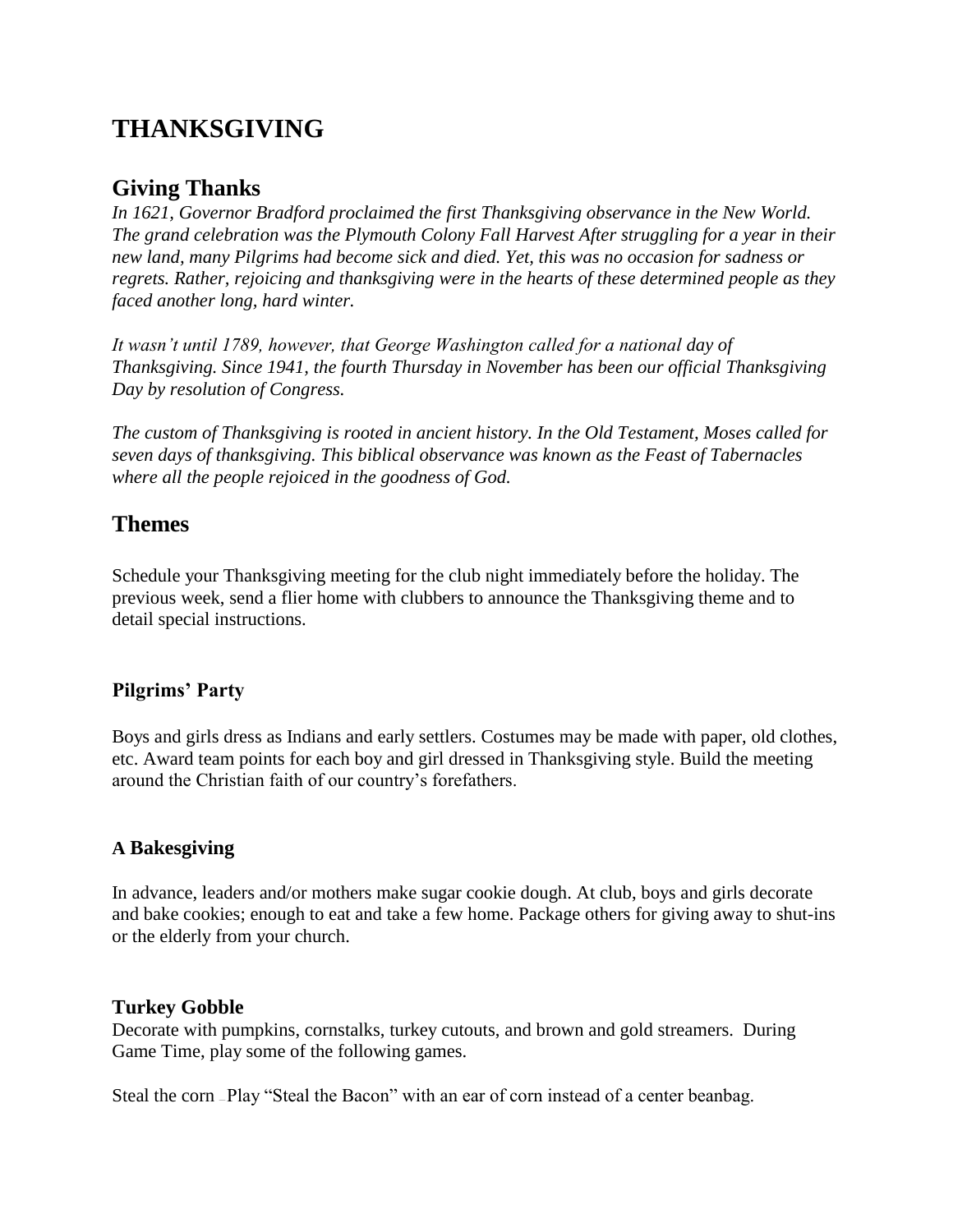Beanbag relay – Use sweet potatoes instead of beanbags. Four-way tug — Use an ear of corn at each hash mark instead of beanbags. Sprint relay — Use ears of corn instead of batons.

Turkey gobble — Two players per team stand at their team pins. One member of each pair is securely blindfolded. When the whistle blows, the "sighted" player walks ahead of the blindfolded partner calling out, "Gobble, gobble, gobble." The blindfolded player must follow the sound of the partner's voice. The blindfolded player completes a lap and crosses the team line. The "sighted" player races into the center for the pin or beanbag.

Wild turkey  $-A$ ll clubbers are given a pencil and a sheet of typing paper. They are instructed to write their names on one side of the paper and turn the paper over to the blank side. The game director turns all the lights off and gives the clubbers 60 seconds to draw a turkey. When 'lime" is called, clubbers put their pencils down. The best drawing of a turkey wins a prize.

Turkey spell — Tape a large piece of paper on the floor in front of each team. When the whistle blows, the first player from each team runs to the paper, picks up a felt-tipped marker and writes the letter "T." He or she then races back to the team and hands the marker to the second team member. The second player writes the letter "U" after the "T." Play continues until the sixth clubber completes the word "TURKEY" by writing the "Y." The last player then runs around the team pin and into the center for the pin or beanbag. (If teams are large, use the word "THANKSGIVING.")

Turkey chase — Clubbers sit on the floor in a circle. A child designated as the "turkey" stands outside the circle of "farmers." When the whistle blows, the turkey walks around the outside of the circle and tags a farmer on the back. The farmer runs after the turkey and attempts to tag it before the turkey runs around the circle and sits down in the farmer's place. If the farmer catches the turkey, the farmer becomes the new turkey. The former turkey then takes the vacant place in the circle and becomes a farmer. If and when a turkey reaches the farmer's place without being tagged, this turkey is given another turn. After two successful turns, the turkey selects someone else to take its place.

In Council Time, encourage clubbers to express their thanks to God by sharing testimonies. They might begin with, ("I'm thankful to God for (because) or "God's Word says (clubber quotes a verse)"; or "I'm thankful to God that ... Younger clubbers may respond in a single sentence, i.e., "I'm thankful to God for our Awana club."

Draw a large turkey with separate, individual tail feathers. Back the turkey and tail feathers with flannel and place them on a flannel graph board. During the first part of Council Time, ask questions from the clubber handbooks. When a clubber gives a correct answer, he or she is allowed to pluck one feather off the turkey. Five team points are earned for each feather collected during the quiz.

As a surprise, tape cards which read "Be Ye Thankful" under five chairs. Just before team prizes are awarded, announce that five boys or girls will be thankful they sat in the right seats! Clubbers sifting on "surprise seats" are awarded an extra candy bar or prize.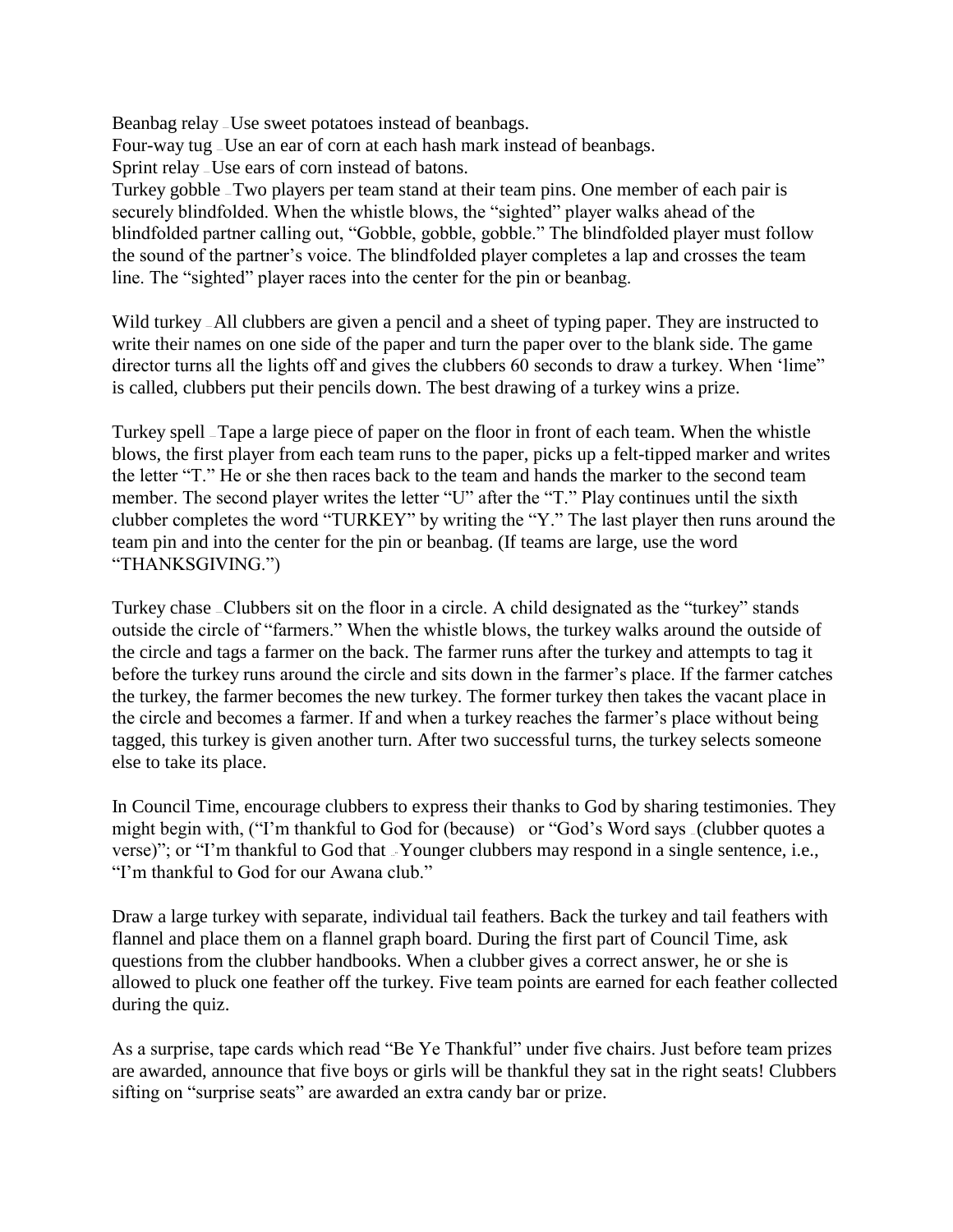Several weeks in advance, begin planning with clubbers a skit about the Pilgrims' first Thanksgiving. Include Bible verses on thankfulness and present the skit to your entire Awana club.

Ask each team to think of a Bible story which could be worked into a skit illustrating a thankful attitude. Leaders can be prepared with ideas ahead of time. Take a few minutes to work up the skits, then present them to the club.

With a leader's assistance, each team uses a Bible concordance to find things for which we should be thankful. Conclude group study with the reminder that 1 Thessalonians 5:18 says to thank God in all circumstances. Discuss with boys and girls times when we find it hard to say "thank you."

We usually think of the Pilgrims and their first Thanksgiving. Long before that, however, Noah built his ark. He and his family were completely dependent on God during the 40 days and 40 nights of rain, but the day finally came when Noah, his family and the animals could come out of the ark. Gratefully, Noah built an altar on the mountainside to thank God for keeping them safe. Even when storms and problems come, we can still thank God. Remember, He promises that *all things work together for good to them that love God* ~.. *(Romans* 8:28).

Assign each team to a different corner of the room where each is given a large piece of paper. On the left-hand side of the paper, the word "THANKS" is written vertically one letter at a time. Beginning with each letter in the word "THANKS," clubbers together list things for which they are thankful. When this activity is completed, team leaders ask clubbers to thank God in sentence prayers for these and other things. Encourage — don't embarrass or force — each clubber to take part.

## **Thanksgiving Time Activities**

Teach clubbers to share from their abundance this Thanksgiving season. Encourage them to bring cans of food for a needy family in town. Or plan a food shower for your Awana missionaries. Provide gift items for a local children's home or make tray favors for a hospital. Because many groups visit retirement homes and hospitals during the Christmas season, consider beating the rush with a Thanksgiving program.

Many clubbers with unsaved parents won't be given an opportunity to consider God on Thanksgiving Day. An early Thanksgiving morning hike allows you to share with them the beauty and wonder of God's creation and thank God for His goodness. Meet at church early (7:30-8:00 a.m.) and board the bus or cars for a preplanned destination. Selected leaders can go ahead to lay out a treasure hunt or nature hike which clubbers will follow upon their arrival. After the hunt, play one or two active group games while breakfast is prepared over a fire. The menu may be as simple as hot chocolate and donuts, or may include bacon, eggs, toast and hash browns. While your group eats, ask boys and girls to look around and name things God has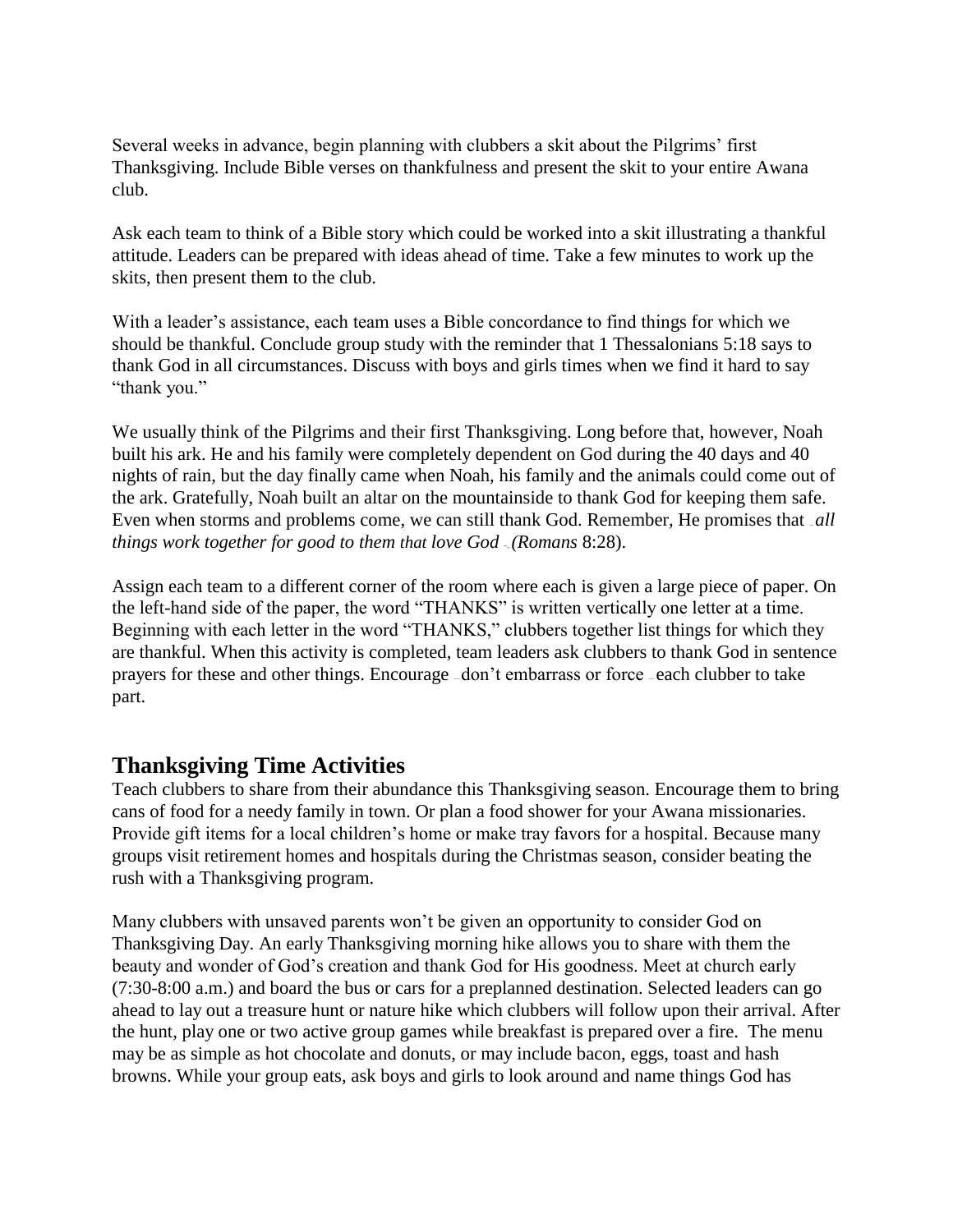created. Close with a short Thanksgiving story or devotional presented by one of the leaders. Get the kids back in time to enjoy Thanksgiving with their families.

### **The** First Thanksgiving

Duplicate and distribute the following handout to clubbers the week before your Thanksgiving theme night. Instruct boys and girls to take the handout home, read it and complete the puzzles. Award team points the next week for those who return their work finished.

# **The First Thanksgiving**

*The December* shy *was* gray, *the air cold and the sea rough. A small ship named the "Mayflower" bobbed up and down in the Atlantic* **Ocean.** *For eight weeks, more than 100 passengers had sailed together on this small ship. Most of the people were Pilgrims. They had left England, across the ocean, so they might have their own church where they could freely pray to God. In England, they weren't allowed to worship as they wished.*

*The trip across the ocean was a long one, and the Pilgrims were eager to see land. They were tired, cold and hungry. Each day, sailors looked for the shoreline. But many days went by when all they could see was ocean and more ocean. Then one afternoon the shout went up, "Land ahead! Land ahead!" Even though the day was cold and gray, the Pilgrims felt warm with happiness. They saw land! Soon they could start their new life in America.*

*As the Pilgrims landed at Plymouth, Massachusetts, on December 26,* **1620,** *they bowed their heads in prayer. They thanked God for bringing them safely to this new land.*

*They experienced many difficulties during their first year in this new country. Because most of their houses were very poorly built, they couldn't keep out the cold and snow. Many Pilgrims became sick and died. But a small group continued to help one another and work hard.*

*The men cut down big trees in the forest to build warm, sturdy homes. They made new farming tools to use after the snow melted. The women sewed warm clothes and helped in any way they could as a new church was constructed.*

*The long, cold winter finally ended. Spring arrived, and the Pilgrims made friends with Chief Massasoit and his tribe. These Indians were very kind to the Pilgrims. They gave the new settlers corn, showing them how to plant it and make it grow big and talk. The friendly Indians also helped them plant wheat and barley*

*The Pilgrims planted small gardens of peas and beans. They shot turkeys, deer, ducks and geese for meat. All summer long they worked hard in the fields. God sent sunshine and rain. The corn, wheat and barley grew. When fall came, the harvest was plentiful. God rewarded the Pilgrims for their hard work, and they had enough food to store for the upcoming winter.*

*The governor of Plymouth Colony, William Bradford, called the people together and made a speech. He reminded everyone how much God had blessed them. "We must set aside a special time7 he told the*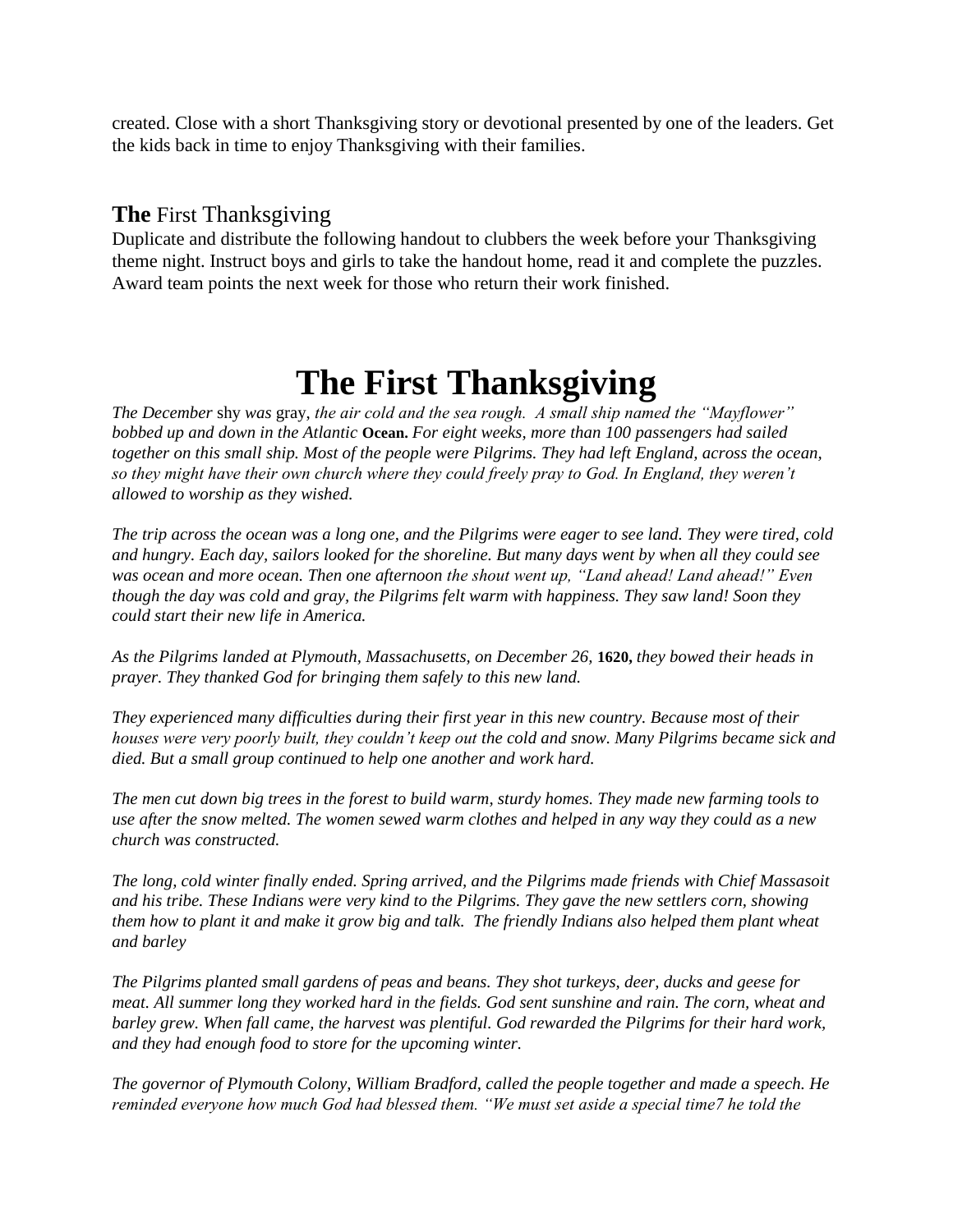*people, "to thank God together for this harvest. We will invite our new Indian friends to the celebration."*

*As the day of Thanksgiving grew closer, everyone began preparing for the feast. The men shot ducks, geese and turkeys, and the Indians brought a present of deer. Pilgrim women cooked the meat and other garden-grown vegetables.*

*Together the people thanked God for the food, good friends, new homes and loving families. They also expressed gratitude for the peace they enjoyed and for their own church. God had been so good to them!*

*Three whole days were spent eating, talking, sharing, playing games, singing and giving thanks to God. This was the first Thanksgiving in the new world!*